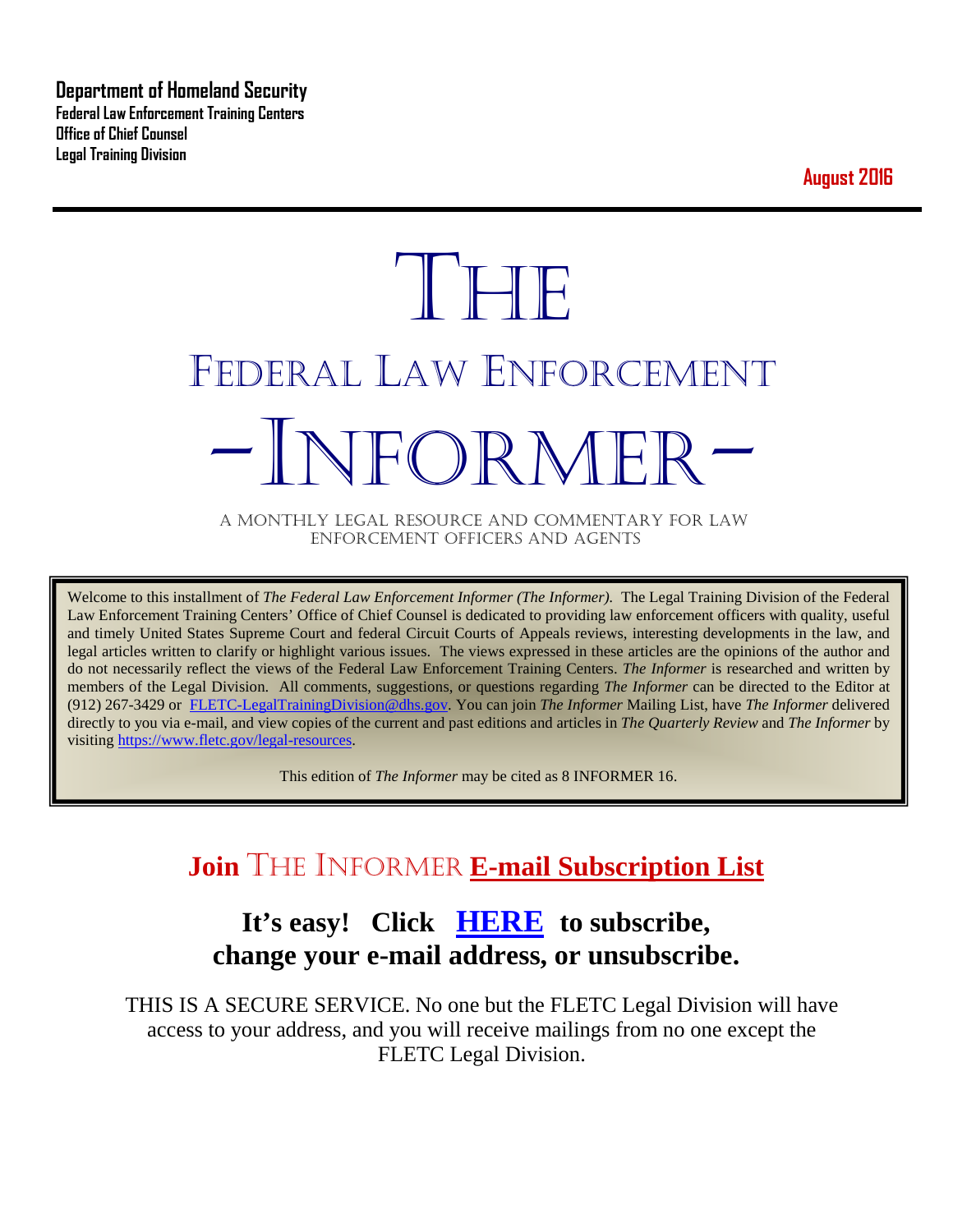# **The Informer – August 2016**

#### **Case Summaries**

#### **[Circuit Courts of Appeals](#page-2-0)**

#### **[Second Circuit](#page-2-1)**

| <b>United States v. Faux:</b> Whether the defendant was in custody for <i>Miranda</i> purposes<br>when federal agents interviewed her at her residence during the execution of a search warrant $3$ |
|-----------------------------------------------------------------------------------------------------------------------------------------------------------------------------------------------------|
| <b>Microsoft v. United States:</b> Whether a warrant issued under $\S 2703$ of the Stored<br>Communications Act required Microsoft to produce the contents of a customer's email                    |
| <b>United States v. Compton:</b> Whether a Border Patrol agent had reasonable suspicion to detain<br>the defendant, and whether the agent unreasonably prolonged the duration of the detention      |
| <b>Eighth Circuit</b>                                                                                                                                                                               |
| <b>United States v. Montgomery:</b> Whether officers had reasonable suspicion to detain the                                                                                                         |
| <b>United States v. Woods:</b> Whether an officer unreasonably extended the duration of a<br>traffic stop to conduct a canine sniff of the defendant's vehicle, and whether the defendant           |
| <b>United States v. Conerd:</b> Whether an officer's warrantless entry onto the curtilage of the<br>defendant's residence to look through the basement window violated the Fourth Amendment         |
| <b>United States v. Shackleford:</b> Whether the warrantless search of the defendant's vehicle                                                                                                      |
| <b>Ninth Circuit</b>                                                                                                                                                                                |

**United States v. Torres:** Whether an officer's decision to impound the defendant's vehicle was reasonable, and whether the officer exceeded the scope of an inventory search by unlatching the lid of the air filter compartment where he discovered a firearm…………………….**[9](#page-8-1)**

♦

## **FLETC Informer Webinar Series**

Please check: **<https://share.dhs.gov/informer>** for the latest webinar schedule and news.

## **To participate in a FLETC Informer Webinar:**

- 1. Click on the link to access the Homeland Security Information Network (HSIN).
- 2. If you have a HSIN account, enter with your login and password information.
- 3. If you do not have a HSIN account click on the button next to "Enter as a Guest."
- 4. Enter your name and click the "Enter" button.
- 5. You will now be in the meeting room and will be able to participate in the webinar.
- 6. Even though meeting rooms may be accessed before a webinar, there may be times when a meeting room is closed while an instructor is setting up the room.
- 7. Meeting rooms will be open at least one-hour before a scheduled webinar.
- 8. Training certificates will be provided at the conclusion of each webinar.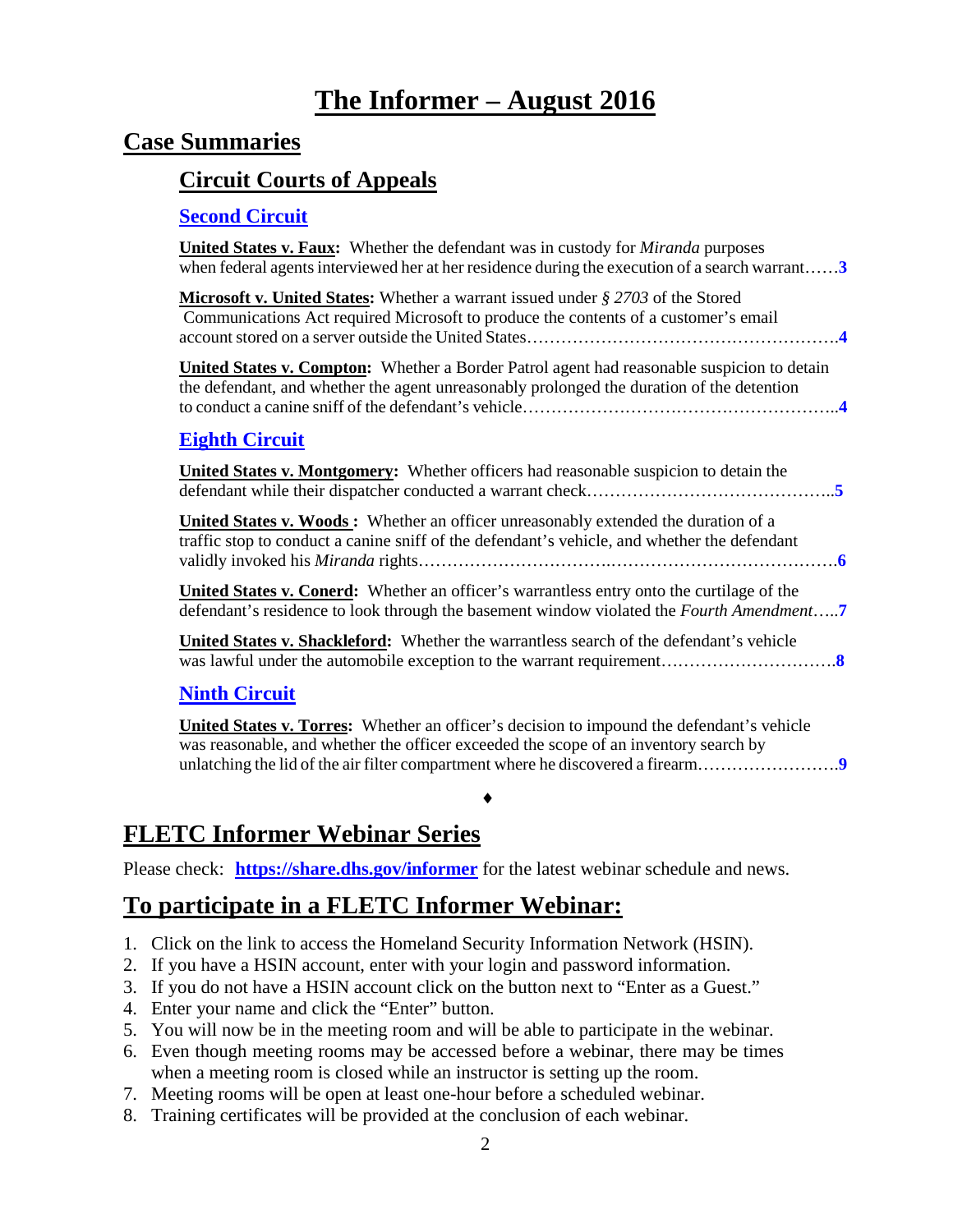# CASE SUMMARIES

# Circuit Courts of Appeal

# <span id="page-2-1"></span><span id="page-2-0"></span>**Second Circuit**

#### <span id="page-2-2"></span>**United States v. Faux, 2016 U.S. App. LEXIS 12577 (2d Cir. Conn. July 8, 2016)**

Federal agents went to Faux's home to execute a search warrant in connection with a health care fraud investigation. As the agents arrived, Faux and her husband were in the process of leaving for vacation. Two agents, dressed in business attire, questioned Faux in the dining room. During the two-hour interview, Faux made incriminating statements to the agents. The agents did not arrest Faux at the conclusion of the interview. The government later indicted Faux for a variety of criminal offenses.

Faux filed a motion to suppress the statements she made during the execution of the search warrant. Faux claimed the agents subjected her to a custodial interrogation without first advising her of her *Miranda* rights.

The court disagreed. Statements made during a custodial interrogation are generally inadmissible unless a person has first been advised of his or her *Miranda* rights. It was undisputed the questions posed by the agents constituted interrogation, and that Faux was never advised of her *Miranda* rights. The only issue was whether Faux was "in custody" when the agents questioned her. A person is in custody for *Miranda* purposes if his or her "freedom of action" is curtailed to a degree associated with a formal arrest.

In this case, twenty-minutes into the interview, the agents told Faux that she was not under arrest. Second, the tone of the conversation was conversational, and there was no indication the agents raised their voices while questioning Faux. Third, while Faux's movements were monitored by an agent when she used the bathroom and retrieved a sweater from a closet, the agent did not restrict Faux's movements to the degree of a person under formal arrest. Fourth, the agents questioned Faux in the familiar surroundings of her home. Fifth, although the agents never told Faux that she was not free to leave, Faux did not attempt to end the encounter, leave the house, or join her husband, who was being questioned in another room. Sixth, the agents did not display their weapons, or otherwise threaten or use any physical force against Faux. Finally, the agents did not handcuff Faux during the interview and she was not arrested at its conclusion. Consequently, the court concluded the agents did not curtail Faux's freedom to the level associated with a formal arrest; therefore, Faux was not in custody for *Miranda* purposes.

For the court's opinion: [http://cases.justia.com/federal/appellate-courts/ca2/15-1282/15-1282-](http://cases.justia.com/federal/appellate-courts/ca2/15-1282/15-1282-2016-07-08.pdf?ts=1467988209) [2016-07-08.pdf?ts=1467988209](http://cases.justia.com/federal/appellate-courts/ca2/15-1282/15-1282-2016-07-08.pdf?ts=1467988209)

<span id="page-2-3"></span>\*\*\*\*\*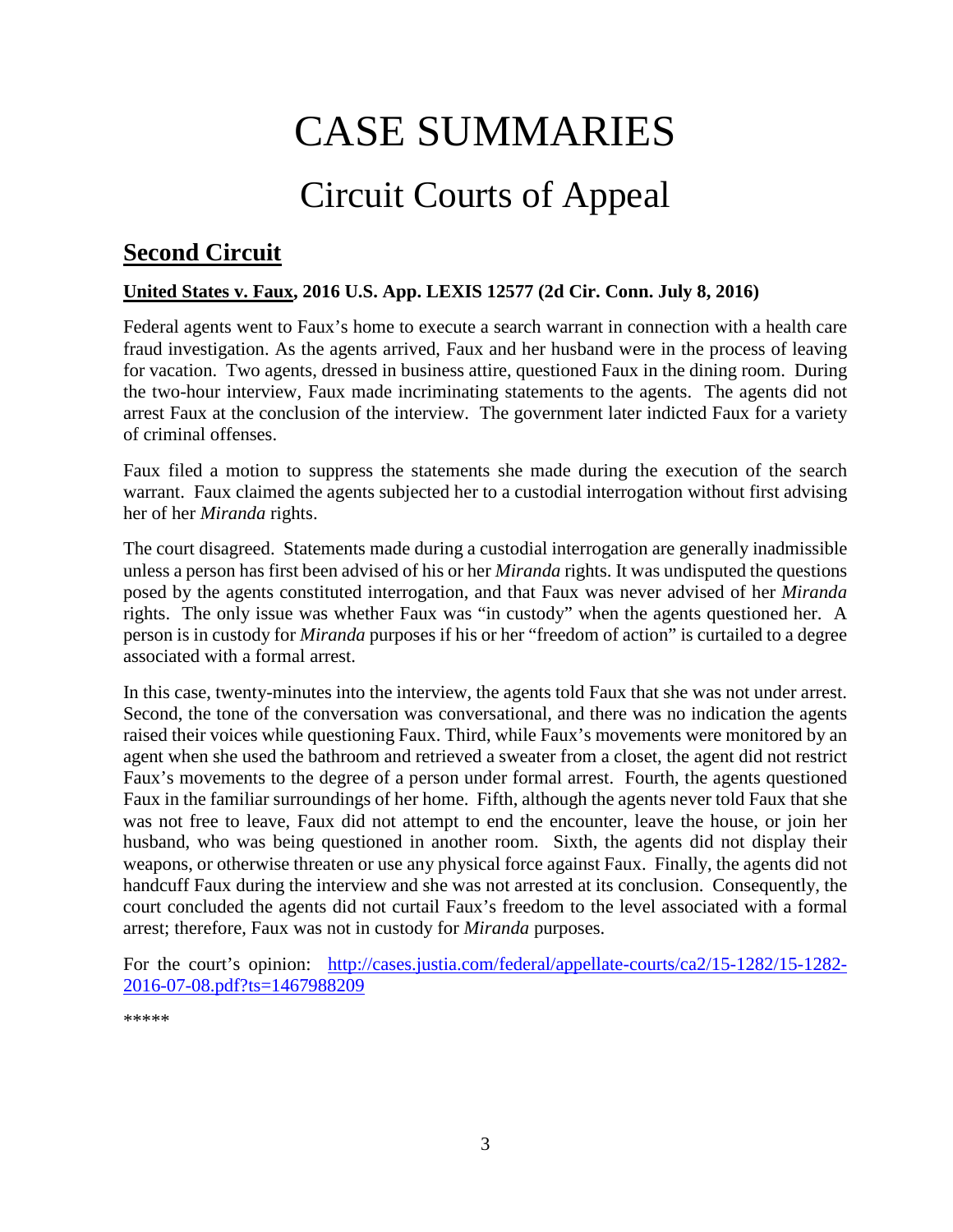#### **Microsoft Corp. v. United States (In re Warrant to Search a Certain E-Mail Account Controlled & Maintained by Microsoft Corp.), 2016 U.S. App. LEXIS 12926 (2d Cir. N.Y. July 14, 2016)**

The government obtained a warrant issued under *§ 2703* of the Stored Communications Act (SCA) that directed Microsoft to seize and produce the contents of an email account that it maintained for a customer who used the company's electronic communications services. The government then served the warrant on Microsoft at its headquarters in Redmond, Washington.

Microsoft provided the government the customer's non-content related information that was located on a server in the United States. However, Microsoft determined that to comply fully with the warrant, it would need to access customer content stored and maintained on a server located in Ireland. Microsoft refused to provide the government this data and filed a motion to quash the warrant. Microsoft argued that a warrant issued under the SCA could not require it to produce data that was stored on servers located outside the United States.

The government argued Microsoft was required to produce the data, pursuant to the warrant, no matter where the data was located, as long as Microsoft had custody and control of the data.

The court held *§ 2703* of the SCA does not authorize a United States court to issue and enforce an SCA warrant, even against a United States-based service provider, for the contents of a customer's electronic communications stored on severs located outside the United States. Consequently, the court held the SCA warrant in this case could not lawfully compel Microsoft to produce the contents of a customer's email account stored on servers located in Ireland.

For the court's opinion: [http://cases.justia.com/federal/appellate-courts/ca2/14-2985/14-2985-](http://cases.justia.com/federal/appellate-courts/ca2/14-2985/14-2985-2016-07-14.pdf?ts=1468508412) [2016-07-14.pdf?ts=1468508412](http://cases.justia.com/federal/appellate-courts/ca2/14-2985/14-2985-2016-07-14.pdf?ts=1468508412)

\*\*\*\*\*

#### <span id="page-3-0"></span>**United States v. Compton, 2016 U.S. App. LEXIS 13153 (2d Cir. N.Y. July 19, 2016)**

United States Border Patrol agents set up an immigration checkpoint on a public road near the Canadian border. Approximately one-half mile before the checkpoint, there was a vegetable stand. A Border Patrol agent parked his marked police vehicle between the checkpoint and the vegetable stand. From this location, the agent saw an SUV come over the crest of a hill and abruptly turn into the driveway of the vegetable stand, as the driver apparently saw the sign indicating the presence of the checkpoint. The agent then received a phone call from an agent at the checkpoint who reported that a motorist entering the checkpoint told him that the SUV had passed her vehicle, and then immediately slowed down upon reaching the crest of the hill. The agent drove up to the vegetable stand and parked behind the SUV. The SUV was unoccupied, but the agent saw Compton and his brother walking away from the vegetable stand, approximately fifteen to twenty feet from one another. The agent saw each man was holding a container of peppers. The agent ordered Compton and his brother back to the SUV. As the agent passed the rear of the SUV, he saw a blanket in the back that appeared to be concealing something. Suspecting the blanket was concealing humans or narcotics, the agent requested canine unit to his location. Approximately one-minute later, another agent arrived with his canine, Tiko. Within five minutes, Tiko alerted to the presence of narcotics. The agents searched the SUV and found 145 pound of marijuana in four duffel bags. The government charged Compton and his brother with two drug offenses.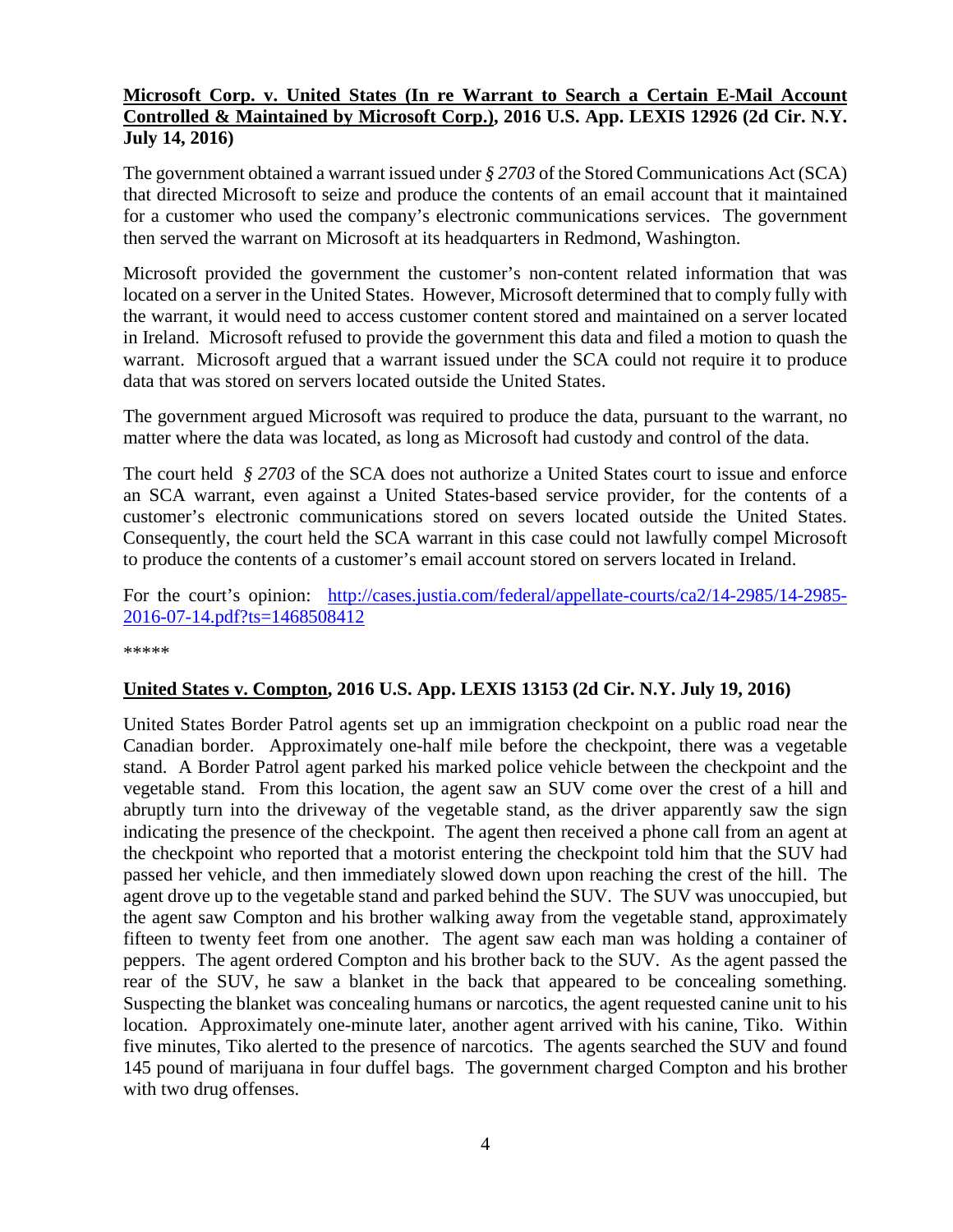Compton filed a motion to suppress the evidence seized from the SUV. Compton argued the agent did not have reasonable suspicion to detain him, and that the agent had unreasonably prolonged the duration of the detention to conduct the canine sniff.

The court disagreed. The court held the agent established reasonable suspicion to detain Compton due to the combination of the brothers' avoidance of the checkpoint, the proximity of the checkpoint to the border, and the brothers' peculiar attempt to conceal their avoidance of the checkpoint by purchasing containers of peppers at the vegetable stand.

In addition, after detaining the brothers, the court held the agent conducted his investigation with reasonable promptness. After ordering the brothers back to the SUV, the agent saw a blanket that appeared to be concealing objects in the back of the vehicle. The agent immediately requested a canine unit, and the canine sniff that confirmed the presence of narcotics took no more than five minutes. The court added that the fact the agents placed the brothers in separate police vehicles and handcuffed them during the brief canine sniff was irrelevant, as the agents would have found the marijuana even if Compton and his brother had not been handcuffed and placed in separate vehicles.

For the court's opinion: [http://cases.justia.com/federal/appellate-courts/ca2/15-942/15-942-](http://cases.justia.com/federal/appellate-courts/ca2/15-942/15-942-2016-07-19.pdf?ts=1468936807) [2016-07-19.pdf?ts=1468936807](http://cases.justia.com/federal/appellate-courts/ca2/15-942/15-942-2016-07-19.pdf?ts=1468936807)

\*\*\*\*\*

## <span id="page-4-0"></span>**Eighth Circuit**

#### <span id="page-4-1"></span>**United States v. Montgomery, 2016 U.S. App. LEXIS 12682 (8th Cir. Mo. July 11, 2016)**

Officers patrolling a high-crime neighborhood saw a van parked in the unfenced backyard of a house. The officers approached the van and saw Montgomery and another person asleep inside. Two weeks earlier, the officers had arrested a man dismantling a stolen car in the same backyard. Concerned that the van was stolen and soon to be processed for salvage, the officers investigated. After determining that the van was not stolen, the officers looked into the van through the windows and saw a large quantity of copper pipes. The officers detained Montgomery and obtained his identification. The officers contacted their dispatch who informed them that Montgomery had two outstanding arrest warrants. The officers arrested Montgomery and during the search incident to arrest discovered a firearm in his pants pocket. The government charged Montgomery with being a felon in possession of a firearm.

Montgomery filed a motion to suppress the firearm, arguing that the officers did not have reasonable suspicion to detain him while their dispatcher conducted the warrant check.

The court disagreed, finding the officers had reasonable suspicion to believe the copper pipes in the back of Montgomery's van were stolen property. First, the area was known for scrap-metal theft, and the officers had recently arrested a man in the same backyard for dismantling a stolen car in order to sell the parts and scrap metal. Second, the van bore no markings of a plumbing or construction business. The court noted the absence of such markings suggested the copper pipes were potential scrap and not part of a legitimate business. Finally, the fact that Montgomery was using the van and the backyard for sleeping also raised suspicion of unlawful activity.

For the court's opinion: [http://cases.justia.com/federal/appellate-courts/ca8/15-2206/15-2206-](http://cases.justia.com/federal/appellate-courts/ca8/15-2206/15-2206-2016-07-11.pdf?ts=1468251047) [2016-07-11.pdf?ts=1468251047](http://cases.justia.com/federal/appellate-courts/ca8/15-2206/15-2206-2016-07-11.pdf?ts=1468251047)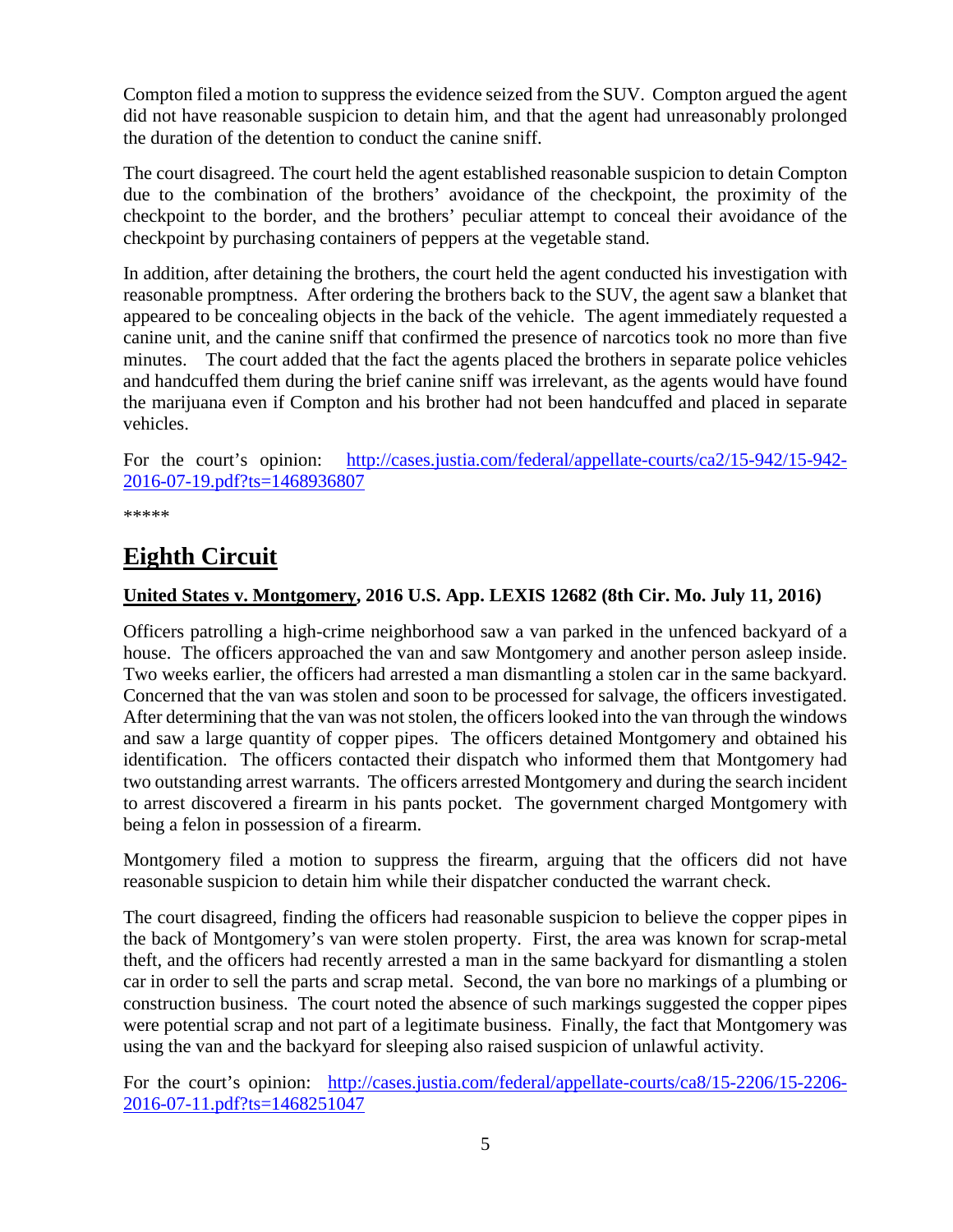#### <span id="page-5-0"></span>**United States v. Woods, 2016 U.S. App. LEXIS 12991 (8th Cir. Mo. July 15, 2016)**

An officer saw Woods and a passenger driving in a Cadillac with heavily tinted windows. The officer knew Woods to be a drug trafficker and that Woods' vehicle contained hidden compartments that Woods used to hide narcotics. After he saw Woods throw a piece of paper out the window onto the street, the officer conducted a traffic stop. The officer told Woods that he stopped him because the windows on the Cadillac appeared to be tinted too darkly and that Woods had thrown litter on a public roadway. Inside Wood's vehicle, the officer saw a fake iPhone that appeared to be a set of digital scales, and he smelled the odor of marijuana. At some point, the officer spoke to the passenger, who gave the officer a conflicting account as to where he and Woods were traveling.

After issuing Woods traffic citations, the officer requested a canine unit. Approximately twentyminutes later, the canine officer arrived, and the drug-sniffing dog alerted to the presence of narcotics inside Woods' vehicle. The officers impounded the Cadillac and transported Woods to the police station for questioning. An officer searched the Cadillac and found a hidden compartment that contained marijuana, methamphetamine, cocaine, and a firearm.

Other officers interviewed Woods. Before the interview, an officer read Woods his *Miranda*  rights from a form. Woods refused to sign the form to acknowledge that he was waiving his *Miranda* rights. However, Woods told the officers he was willing to speak with them, and he admitted the drugs and firearm found in the Cadillac belonged to him, not his passenger. During the interview, Woods never refused to answer questions, invoked his right to counsel, or told the officers that he did not want to speak with them any longer.

Two days later, a federal agent interviewed Woods, and after waiving his *Miranda* rights, Woods admitted the evidence found in the Cadillac belonged to him.

The government charged Woods with drug and firearm offenses.

Woods filed a motion to suppress the evidence seized from his Cadillac. After the officer issued Woods the citations, Woods argued the officer violated the *Fourth Amendment* by unreasonably extending the duration of the traffic stop to allow the canine officer to arrive.

The court disagreed. The court held the officer established reasonable suspicion that Woods was involved in drug trafficking; therefore, the officer was justified in extending the duration of the stop for twenty-minutes until the canine officer arrived. First, the officer smelled the odor of marijuana in Woods' car. Second, the officer saw digital scales disguised as an iPhone in Woods' car. Third, the officer had received information that Woods was a drug trafficker and that his car contained hidden compartments used to store narcotics. Finally, Woods and his passenger gave the officer conflicting stories concerning their travel plans.

Woods also claimed his incriminating statements should have been suppressed. Woods argued his refusal to sign the *Miranda*-rights waiver form constituted an invocation of his *Miranda* rights.

Again, the court disagreed. First, to establish a valid *Miranda* waiver, the government must establish the wavier was voluntary, intelligent, and knowing. Second, a person can validly waive *Miranda* rights orally or in writing. Third, the court commented that a person's refusal to sign a written waiver form does not automatically require suppression of his subsequent statements.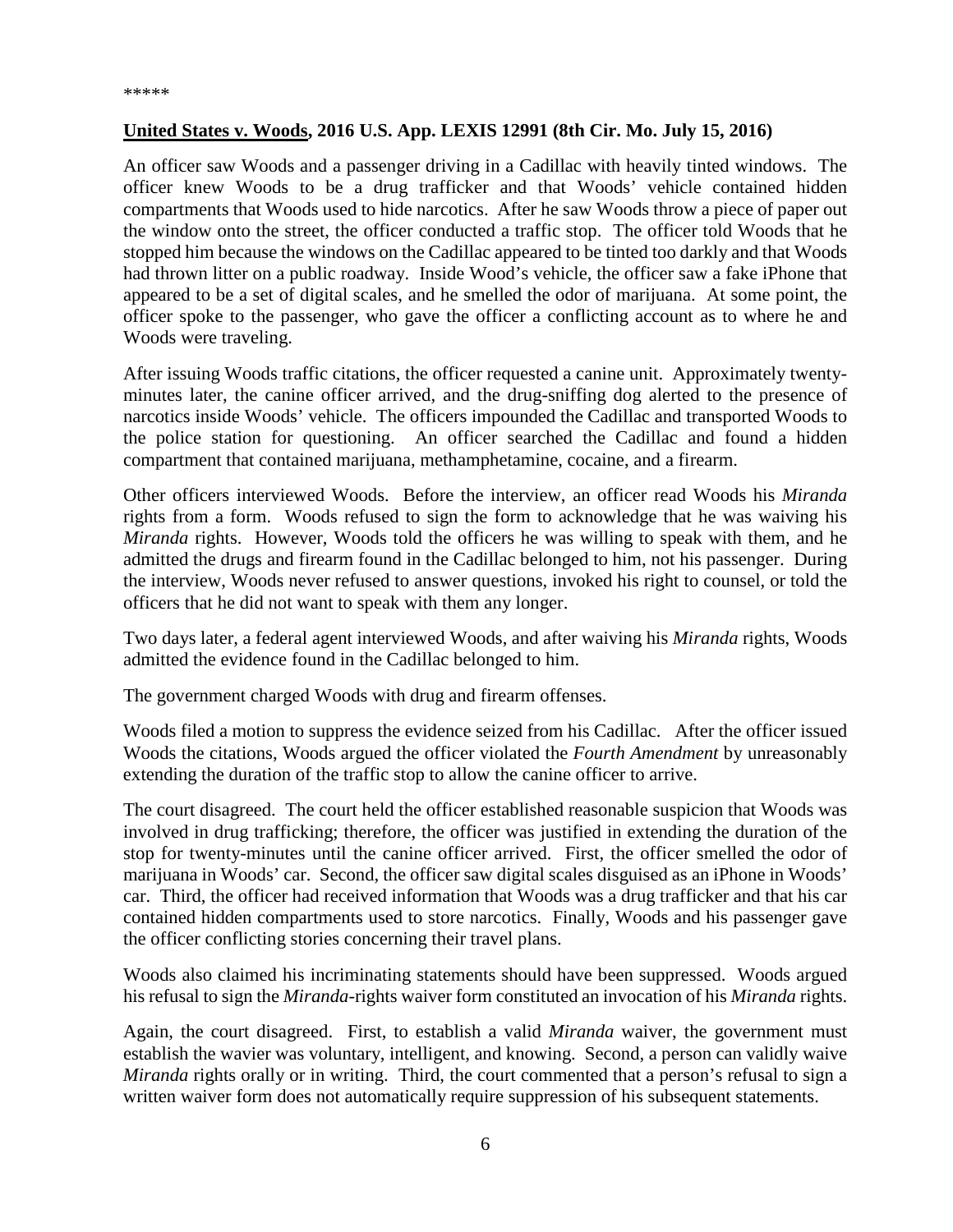In this case, officers read Woods his *Miranda* rights before questioning him. In both instances, Woods acknowledged that he understood his rights, agreed to speak with the officers, and stated that the drugs and firearm in his vehicle belonged to him. Finally, Woods did not refuse to answer questions or tell the officers that he no longer wished to speak with them at any point during either interview.

For the court's opinion: [http://cases.justia.com/federal/appellate-courts/ca8/15-2837/15-2837-](http://cases.justia.com/federal/appellate-courts/ca8/15-2837/15-2837-2016-07-15.pdf?ts=1468596677) [2016-07-15.pdf?ts=1468596677](http://cases.justia.com/federal/appellate-courts/ca8/15-2837/15-2837-2016-07-15.pdf?ts=1468596677)

\*\*\*\*\*

#### <span id="page-6-0"></span>**United States v. Conerd, 2016 U.S. App. LEXIS 13088 (8th Cir. Iowa July 18, 2016)**

Police dispatch received a report that Conerd had just assaulted Travis Norton and that he was in the process of assaulting Megan Owens in the basement of his residence. The responding officer had arrested Norton in the past for drug-related offenses. The officer also knew that Owens, who was once romantically involved with Conerd, had reported multiple domestic-assault incidents over the prior year involving Conerd that occurred at his residence. In addition, the officer had received information from multiple informants and from another officer that Conerd might be in possession of a firearm. Finally, the officer believed Conerd had a closed-circuit camera system installed at his residence and that one of the cameras was aimed at the front door.

The officer arrived at Conerd's residence at 11:30 p.m., and the only light the officer could see in was coming from a basement window, where Conerd was reportedly assaulting Owens. As the officer approached, he did not see or hear anything to indicate an assault taking place inside. However, the officer remained concerned for the safety of Norton and Owens, as well as for his own safety, because of Conerd's history of domestic assaults and the possibility that Conerd possessed a firearm. In addition, the officer was concerned about the presence of a closed-circuit camera trained on the front door. Consequently, instead of knocking on the front door, the officer approached the basement window, and from a distance of approximately five or six feet, the officer saw into Conerd's residence. The officer saw Conerd and Norton standing together in the basement and Norton raising a glass pipe to his mouth to ingest what the officer believed to be illegal drugs. The officer went back to the police station and obtained a warrant to search Conerd's residence.

Officers searched Conerd's residence and seized a box of assorted ammunition. The government charged Conerd with being a felon and unlawful drug user in possession of ammunition.

Conerd filed a motion to suppress the evidence seize from his residence. Conerd argued the officer's warrantless entry onto the curtilage of his residence to look through the basement window violated the *Fourth Amendment*.

The court disagreed. The emergency-aid exception to the *Fourth Amendment's* warrant requirement allows an officer to enter a residence, to include the curtilage, without a warrant when the officer has a reasonable belief that an occupant is imminently threatened with serious injury.

Here, before he arrived, the officer was told that Conerd had assaulted Norton and was in the process of assaulting Owens in the basement of his residence. In addition, the officer was aware of Conerd's history of committing domestic violence assaults at his residence, and that Conerd might be in possession of a firearm. The officer was also aware that Conerd likely had a closedcircuit camera trained on the front door. Finally, when the officer arrived at Conerd's residence,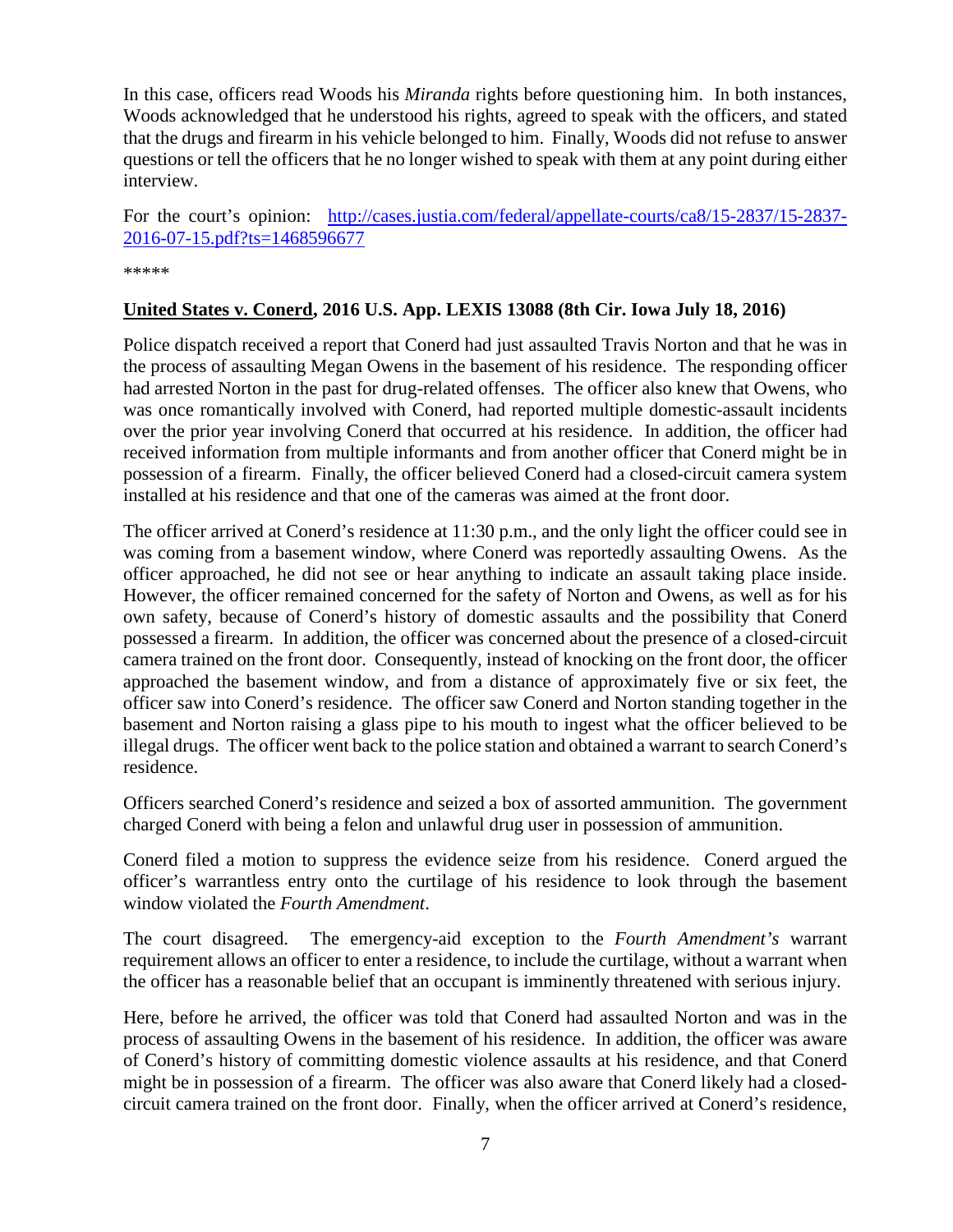the only light was coming from the basement, where Owens was supposedly being assaulted. Based on these facts, the court concluded it was objectively reasonable for the officer to believe that someone inside Conerd's residence was threatened with serious injury. Consequently, the court held the emergency-aid exception justified the officer's warrantless entry onto the curtilage of Conerd's residence and looking through the basement window.

For the court's opinion: [http://cases.justia.com/federal/appellate-courts/ca8/15-3566/15-3566-](http://cases.justia.com/federal/appellate-courts/ca8/15-3566/15-3566-2016-07-18.pdf?ts=1468855864) [2016-07-18.pdf?ts=1468855864](http://cases.justia.com/federal/appellate-courts/ca8/15-3566/15-3566-2016-07-18.pdf?ts=1468855864)

\*\*\*\*\*

#### <span id="page-7-0"></span>**United States v. Shackleford, 2016 U.S. App. LEXIS 13634 (8th Cir. Mo. July 27, 2016)**

Two patrol officers received information that a man named "Javon," driving a red Chevrolet Monte Carlo, might be coming to "shoot up" a nearby residence. This information came from another officer who had interviewed Kimberly Farley. Farley reported that Javon Shackleford had assaulted her the day before, that she had seen Shackleford with a gun a few weeks earlier, and that Shackleford and his friend Quentin Fantroy were looking for her. In addition, another officer had spoken with Farley's sister, who confirmed that Shackleford had assaulted Farley the day before, and that Shackleford was going to Farley's house to cause another disturbance.

When the patrol officers saw a red Monte Carlo, they checked the license plate number and discovered Shackleford owned the vehicle. The officers conducted a traffic stop, ordered Shackleford out of the vehicle, and frisked him without finding a firearm. After the officers learned that Farley wished to prosecute the assault from the day before, they arrested Shackleford.

During this time, Fantroy and a woman approached the officers. Shackleford asked the officers to release his vehicle to the woman, so it would not be towed. The officers refused, searched Shackleford's vehicle and found a loaded handgun in the glove compartment.

The government charged Shackleford with being a felon in possession of a firearm.

Shackleford claimed the firearm should have been suppressed, arguing the warrantless search of his vehicle violated the *Fourth Amendment*.

The court disagreed, holding the warrantless search of Shackleford's vehicle was valid under the automobile exception to *Fourth Amendment's* warrant requirement. The automobile exception allows officers to conduct warrantless searches when the officers have probable cause to believe an automobile contains contraband or evidence of criminal activity. Here, the patrol officers based their decision to stop Shackleford and search his vehicle on information they received from other officers. The other officers received their information concerning Shackleford directly from Farley, the assault victim, and from Farley's sister, both of whom were deemed reliable. In addition, during the stop, the officers frisked Shackleford, without finding a firearm. Almost immediately afterward, Shackleford asked the officers to release his vehicle to the woman who appeared on the scene within minutes of the stop. The court concluded these facts provided the officers with probable cause to believe Shackleford's car contained a firearm, and justified the warrantless search of the vehicle.

For the court's opinion: [http://cases.justia.com/federal/appellate-courts/ca8/15-2603/15-2603-](http://cases.justia.com/federal/appellate-courts/ca8/15-2603/15-2603-2016-07-27.pdf?ts=1469633456) [2016-07-27.pdf?ts=1469633456](http://cases.justia.com/federal/appellate-courts/ca8/15-2603/15-2603-2016-07-27.pdf?ts=1469633456)

\*\*\*\*\*